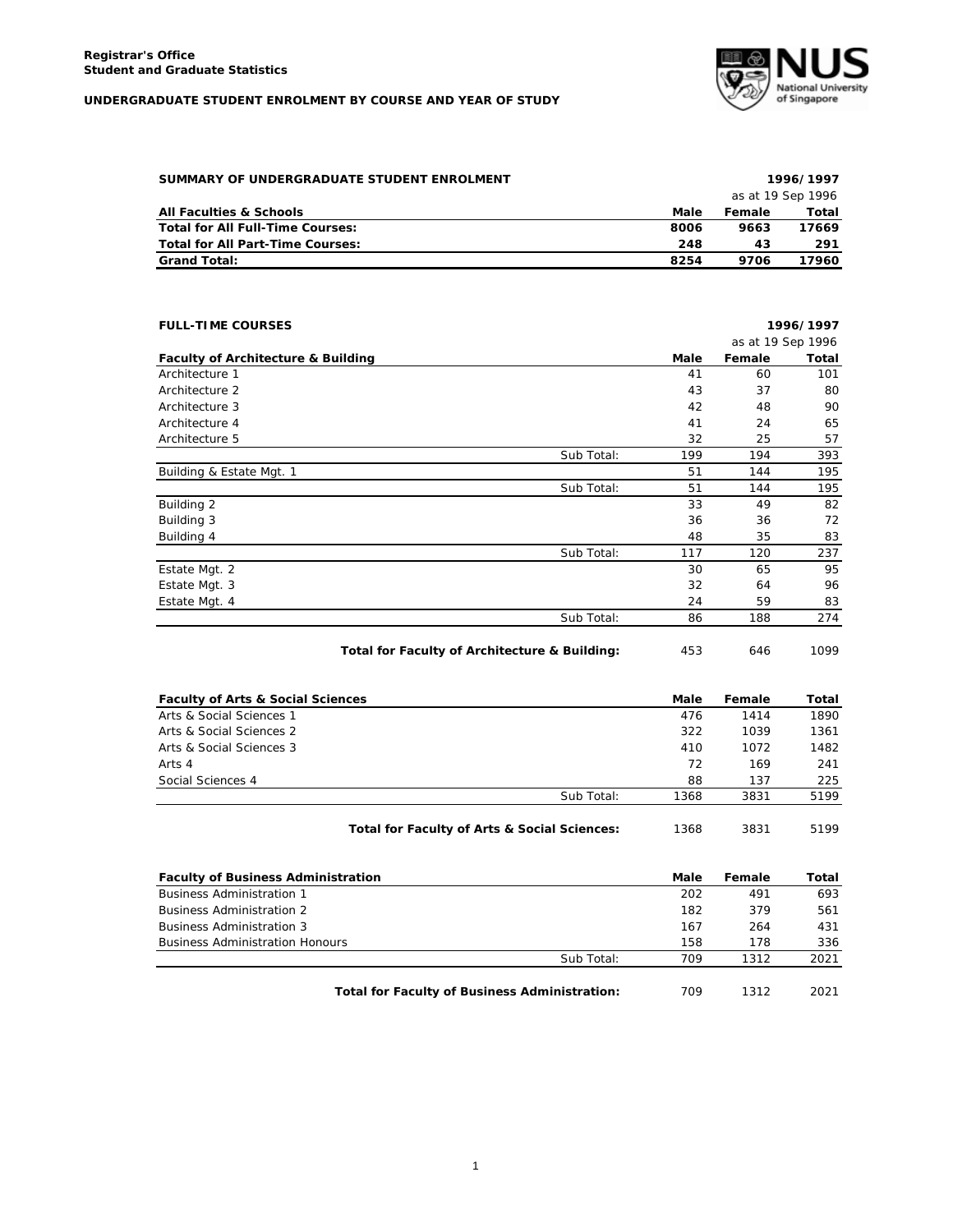## **UNDERGRADUATE STUDENT ENROLMENT BY COURSE AND YEAR OF STUDY**



| <b>Faculty of Dentistry</b> |                                        | Male | Female | Total |
|-----------------------------|----------------------------------------|------|--------|-------|
| Dentistry 1                 |                                        | 19   | 15     | 34    |
| Dentistry 2                 |                                        | 20   | 13     | 33    |
| Dentistry 3                 |                                        | 22   | 12     | 34    |
| Dentistry 4                 |                                        | 28   | 13     | 41    |
|                             | Sub Total:                             | 89   | 53     | 142   |
|                             | <b>Total for Faculty of Dentistry:</b> | 89   | 53     | 142   |

| <b>Faculty of Engineering</b>   |            | Male | Female       | Total |
|---------------------------------|------------|------|--------------|-------|
| Engineering 1                   |            | 497  | 169          | 666   |
|                                 | Sub Total: | 497  | 169          | 666   |
| Civil Engineering 2             |            | 65   | 19           | 84    |
| Civil Engineering 3             |            | 63   | 7            | 70    |
| Civil Engineering 4             |            | 48   | 14           | 62    |
|                                 | Sub Total: | 176  | 40           | 216   |
| <b>Electrical Engineering 1</b> |            | 4    | $\mathbf{1}$ | 5     |
| <b>Electrical Engineering 2</b> |            | 288  | 49           | 337   |
| <b>Electrical Engineering 3</b> |            | 251  | 27           | 278   |
| Electrical Engineering 4        |            | 224  | 36           | 260   |
|                                 | Sub Total: | 767  | 113          | 880   |
| Mechanical Engineering 1        |            | 5    | $\mathbf{1}$ | 6     |
| Mechanical Engineering 2        |            | 203  | 21           | 224   |
| Mechanical Engineering 3        |            | 222  | 21           | 243   |
| Mechanical Engineering 4        |            | 177  | 16           | 193   |
|                                 | Sub Total: | 607  | 59           | 666   |
| Chemical Engineering 1          |            | 56   | 75           | 131   |
| Chemical Engineering 2          |            | 90   | 45           | 135   |
| Chemical Engineering 3          |            | 77   | 34           | 111   |
| Chemical Engineering 4          |            | 72   | 30           | 102   |
|                                 | Sub Total: | 295  | 184          | 479   |

| 2342 | 565 | 2907 |
|------|-----|------|
|      |     |      |

| <b>Faculty of Law</b> |            | Male | Female | Total |
|-----------------------|------------|------|--------|-------|
| Law 1                 |            | 79   | 80     | 159   |
| Law 2                 |            | 93   | 77     | 170   |
| Law 3                 |            | 68   | 105    | 173   |
| Law $4$               |            | 95   | 98     | 193   |
|                       | Sub Total: | 335  | 360    | 695   |
|                       |            |      |        |       |

**Total for Faculty of Law:** 335 360 695

| <b>Faculty of Medicine</b> |            | Male | Female | Total |
|----------------------------|------------|------|--------|-------|
| Medicine 1                 |            | 104  | 46     | 150   |
| Medicine 2                 |            | 118  | 39     | 157   |
| Medicine 3                 |            | 107  | 41     | 148   |
| Medicine 4                 |            | 107  | 39     | 146   |
| Medicine 5                 |            | 117  | 43     | 160   |
|                            | Sub Total: | 553  | 208    | 761   |

**Total for Faculty of Medicine:** 553 208 761